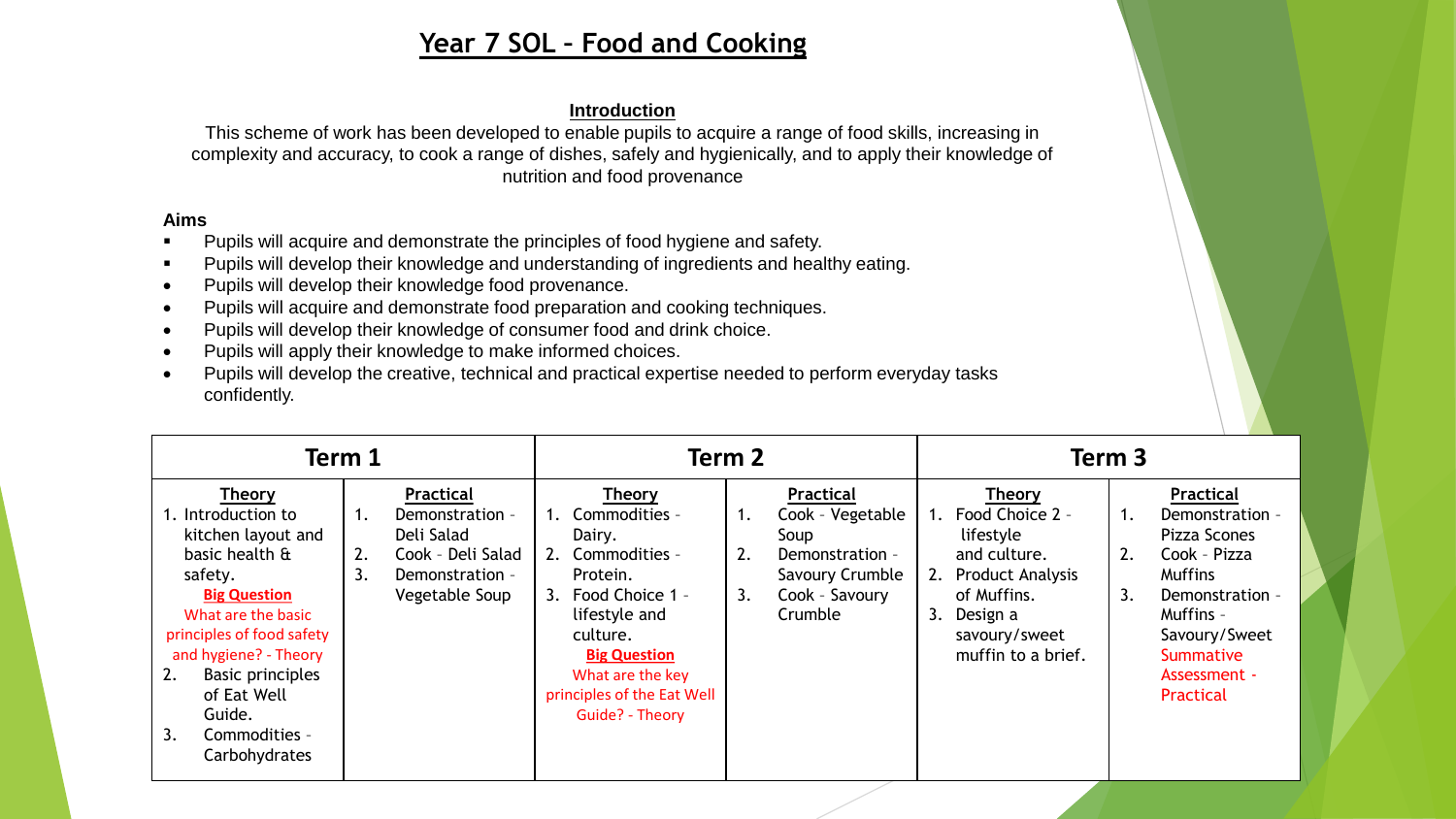# **Year 8 SOL – Diet & Health**

### **Introduction**

This scheme of work has been developed to enable pupils to develop and demonstrate a range of food skills, increasing in complexity and accuracy, to cook a range of dishes, safely and hygienically, and to apply their knowledge of nutrition and food provenance. In addition, they will consider the factors that affect food choice, food availability and food waste.

#### **Aims**

- Pupils will deepen their knowledge and understanding of food and nutrition.
- Pupils will deepen their knowledge food provenance.
- Pupils will further develop their food skills and techniques.
- Pupils will further develop and demonstrate the principles of food hygiene and safety.
- Pupils will deepen and apply their knowledge of consumer food and drink choice.
- Pupils will develop the creative, technical and practical expertise needed to perform everyday tasks confidently.
- Pupils will evaluate and test their ideas and the work of others.

| Term 1                                                                                                                                                                                                                                                                 |                                                                                                                                                                                                                               |                                                                                                                                                                                        | Term 2                                                                                                                                                 | Term <sub>3</sub>                                                                                                                                                                                          |                                                                                                                                                       |  |  |
|------------------------------------------------------------------------------------------------------------------------------------------------------------------------------------------------------------------------------------------------------------------------|-------------------------------------------------------------------------------------------------------------------------------------------------------------------------------------------------------------------------------|----------------------------------------------------------------------------------------------------------------------------------------------------------------------------------------|--------------------------------------------------------------------------------------------------------------------------------------------------------|------------------------------------------------------------------------------------------------------------------------------------------------------------------------------------------------------------|-------------------------------------------------------------------------------------------------------------------------------------------------------|--|--|
| Theory<br>1. Recall the<br>principles of the<br>Eat Well Guide.<br><b>Big Question</b><br>What is energy and how<br>do needs change<br>throughout life? -<br>Theory<br>2. Explain energy and<br>how needs change<br>through life.<br>3. Seasonality and<br>food waste. | Practical<br>Demonstration -<br>1.<br>Savoury Rice<br>2.<br>Cook - Savoury<br>Rice<br>3.<br>Demonstration -<br>Mini Carrot<br>Cakes<br><b>Big Question</b><br>What are the<br>functions of nutrients?<br>- Theory & Practical | Theory<br>Micronutrients<br><b>Food Choice</b><br>2.<br>3. Plan a healthier<br>Menu<br><b>Big Question</b><br>Why are<br>macronutrients and<br>micronutrients<br>important for health? | Practical<br>Cook - Mini<br>1.<br><b>Carrot Cakes</b><br>2.<br>Demonstration -<br>Tuna/Bacon<br>Pasta Bake<br>3.<br>Cook -<br>Tuna/Bacon<br>Pasta Bake | Theory<br>Continue - Plan<br>1.<br>a healthier Menu<br><b>Big Question</b><br>How do you adapt<br>recipes to plan<br>healthier meals?<br><b>Food Waste</b><br>2.<br>Evaluation of<br>3.<br>practical work. | Practical<br>1.<br>Demonstration -<br>Focaccia<br>Cook - Focaccia<br>2.<br>3.<br>Demonstration -<br>Fajitas<br>Summative<br>Assessment -<br>Practical |  |  |